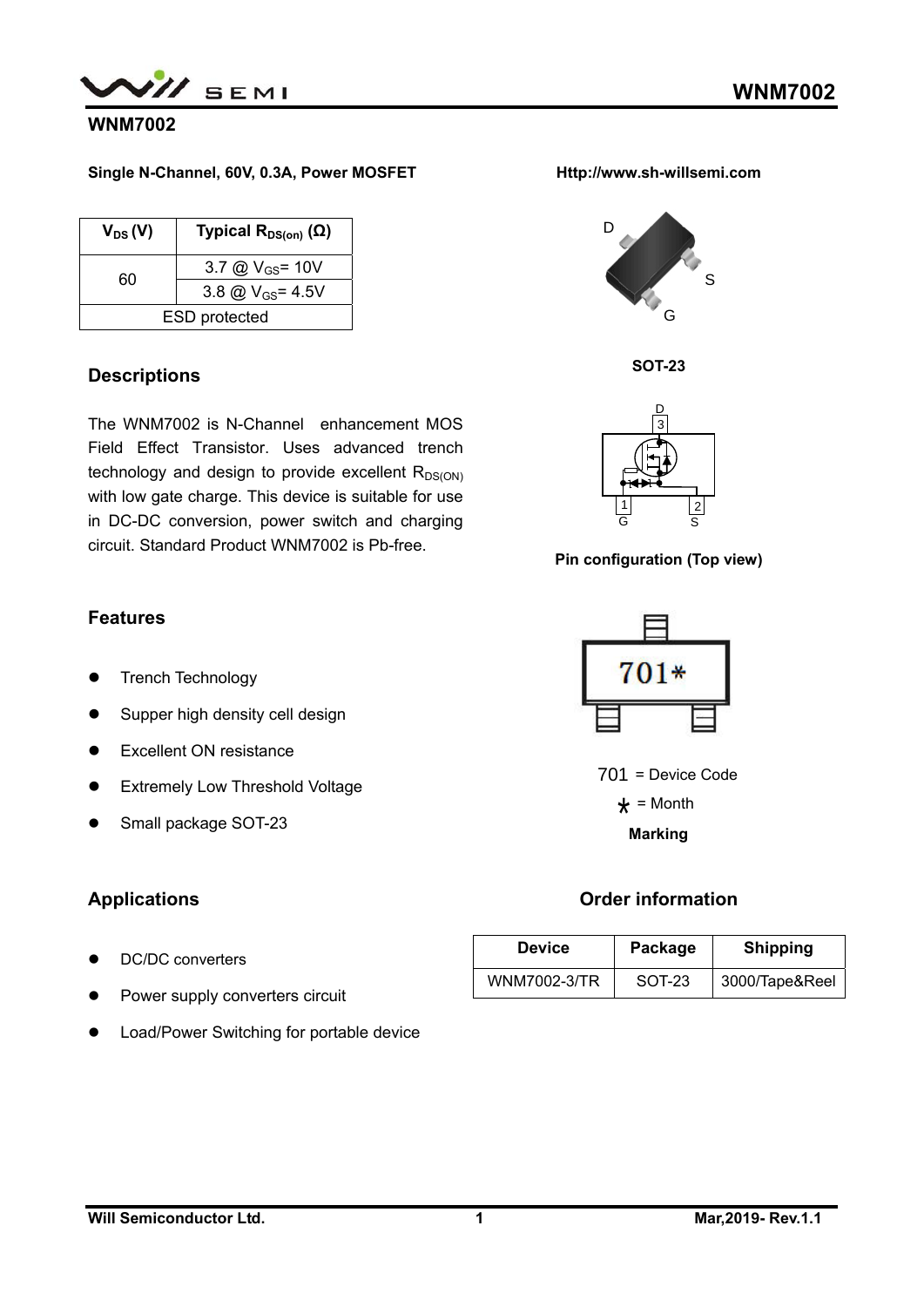

## **Absolute Maximum ratings**

| <b>Parameter</b>                       |                      | <b>Symbol</b>                | 10 <sub>s</sub> | <b>Steady State</b> | <b>Unit</b>  |
|----------------------------------------|----------------------|------------------------------|-----------------|---------------------|--------------|
| Drain-Source Voltage                   |                      | $V_{DS}$                     | 60              |                     | $\vee$       |
| Gate-Source Voltage                    |                      | $V_{GS}$                     | ±20             |                     |              |
| Continuous Drain Current <sup>ad</sup> | $T_A = 25^{\circ}$ C |                              | 0.30            | 0.28                | A            |
|                                        | $T_A = 70$ °C        | $I_D$                        | 0.24            | 0.22                |              |
| Maximum Power Dissipation ad           | $T_A = 25^{\circ}C$  |                              | 0.96            | 0.83                | W            |
|                                        | $T_A = 70$ °C        | $P_D$                        | 0.61            | 0.53                |              |
| Continuous Drain Current bd            | $T_A = 25^{\circ}$ C | $I_{\text{D}}$               | 0.26            | 0.25                | A            |
|                                        | $T_A = 70^{\circ}$ C |                              | 0.21            | 0.20                |              |
|                                        | $T_A = 25^{\circ}$ C | $P_D$                        | 0.78            | 0.66                | W            |
| Maximum Power Dissipation bd           | $T_A = 70^\circ C$   |                              | 0.50            | 0.42                |              |
| Pulsed Drain Current <sup>c</sup>      |                      | <b>I</b> <sub>DM</sub>       | 1.2             |                     | A            |
| <b>Operating Junction Temperature</b>  |                      | $T_{\rm J}$                  | -55 to 150      |                     | $^{\circ}$ C |
| Lead Temperature                       |                      | $T_{L}$                      | 260             |                     | $^{\circ}C$  |
| Storage Temperature Range              |                      | ${\mathsf T}_{\textsf{stg}}$ |                 | $-55$ to 150        | $^{\circ}C$  |

## **Thermal resistance ratings**

| <b>Single Operation</b>                             |                     |                 |                |                |      |  |  |
|-----------------------------------------------------|---------------------|-----------------|----------------|----------------|------|--|--|
| <b>Parameter</b>                                    |                     | Symbol          | <b>Typical</b> | <b>Maximum</b> | Unit |  |  |
|                                                     | $t \leq 10$ s       | $R_{\theta$ JA  | 105            | 130            |      |  |  |
| Uunction-to-Ambient Thermal Resistance <sup>a</sup> | <b>Steady State</b> |                 | 130            | 150            |      |  |  |
|                                                     | $t \leq 10$ s       | $R_{\theta JA}$ | 130            | 160            | °C/W |  |  |
| Junction-to-Ambient Thermal Resistance <sup>b</sup> | <b>Steady State</b> |                 | 145            | 190            |      |  |  |
| <b>Junction-to-Case Thermal Resistance</b>          | <b>Steady State</b> | $R_{\theta$ JC  | 40             | 60             |      |  |  |

a Surface mounted on FR4 Board using 1 square inch pad size, 1oz copper

b Surface mounted on FR4 board using minimum pad size, 1oz copper

c Repetitive rating, pulse width limited by junction temperature,  $t_p$ =10µs, Duty Cycle=1%

d Repetitive rating, pulse width limited by junction temperature  $T_J$ =150°C.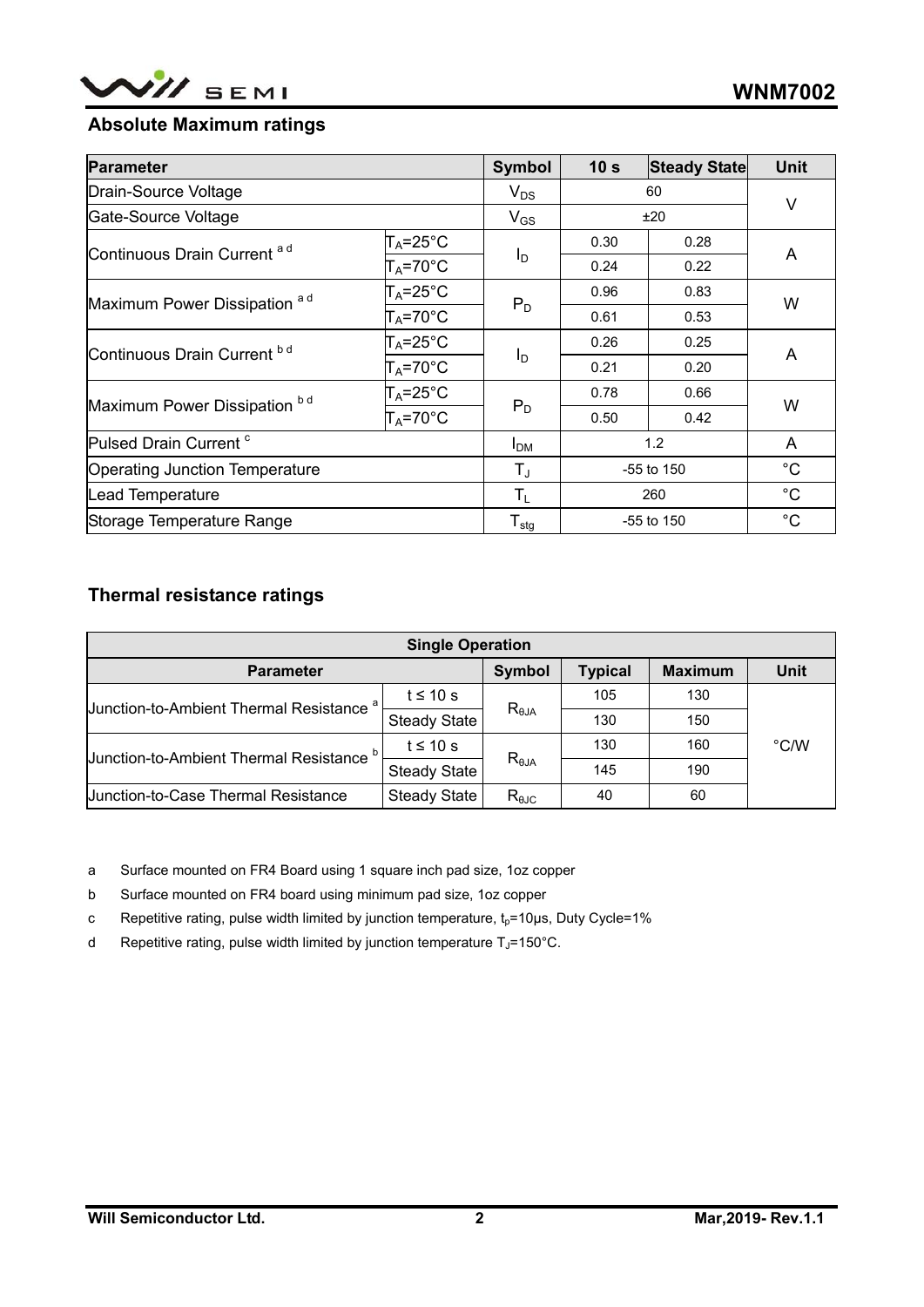

#### Electronics Characteristics (Ta=25<sup>°</sup>C, unless otherwise noted)

| <b>Parameter</b>                                 | <b>Symbol</b>               | <b>Test Conditions</b>                                | <b>Min</b> | <b>Typ</b> | <b>Max</b> | <b>Unit</b> |  |  |
|--------------------------------------------------|-----------------------------|-------------------------------------------------------|------------|------------|------------|-------------|--|--|
| <b>OFF CHARACTERISTICS</b>                       |                             |                                                       |            |            |            |             |  |  |
| Drain-to-Source Breakdown Voltage                | <b>BV<sub>DSS</sub></b>     | $V_{GS}$ = 0 V, $I_D$ = 250uA                         | 60         |            |            | $\vee$      |  |  |
| Zero Gate Voltage Drain Current                  | $I_{DSS}$                   | $V_{DS} = 48V$ , $V_{GS} = 0V$                        |            |            | 1          | uA          |  |  |
| Gate-to-source Leakage Current                   | $I_{GSS}$                   | $V_{DS} = 0 V, V_{GS} = \pm 20 V$                     |            |            | ±5         | uA          |  |  |
| <b>ON CHARACTERISTICS</b>                        |                             |                                                       |            |            |            |             |  |  |
| Gate Threshold Voltage                           | $V_{GS(TH)}$                | $V_{GS} = V_{DS}$ , $I_D = 250uA$                     | 1.0        | 1.4        | 2.0        | $\vee$      |  |  |
|                                                  |                             | $V_{GS}$ =10V, $I_D$ =0.3A                            |            | 3.7        | 4.7        | Ω           |  |  |
| Drain-to-source On-resistance                    | $R_{DS(on)}$                | $V_{GS}$ = 4.5V, $I_D$ = 0.2A                         |            | 3.8        | 5.6        |             |  |  |
| <b>CHARGES, CAPACITANCES AND GATE RESISTANCE</b> |                             |                                                       |            |            |            |             |  |  |
| Input Capacitance                                | C <sub>ISS</sub>            |                                                       |            | 14.4       |            |             |  |  |
| <b>Output Capacitance</b>                        | $\mathrm{C}$ <sub>OSS</sub> | $V_{GS}$ = 0 V, f = 1.0MHz, $V_{DS}$ =<br>25 V        |            | 5.1        |            | pF          |  |  |
| Reverse Transfer Capacitance                     | C <sub>RSS</sub>            |                                                       |            | 0.27       |            |             |  |  |
| Total Gate Charge1                               | Q <sub>G</sub> (4.5V TOT)   |                                                       |            | 0.26       |            |             |  |  |
| <b>Total Gate Charge2</b>                        | $QG(10V$ TOT)               |                                                       |            | 0.41       |            | nC          |  |  |
| <b>Threshold Gate Charge</b>                     | $Q_{G(TH)}$                 | $V_{GS}$ = 4.5&10 V, $V_{DS}$ = 15 V,<br>$In = 0.5 A$ |            | 0.06       |            |             |  |  |
| Gate-to-Source Charge                            | $Q_{GS}$                    |                                                       |            | 0.1        |            |             |  |  |
| Gate-to-Drain Charge                             | $Q_{GD}$                    |                                                       |            | 0.14       |            |             |  |  |
| <b>SWITCHING CHARACTERISTICS</b>                 |                             |                                                       |            |            |            |             |  |  |
| Turn-On Delay Time                               | td(ON)                      |                                                       |            | 5.2        |            |             |  |  |
| <b>Rise Time</b>                                 | tr                          | $V_{GS}$ = 10 V, $V_{DS}$ = 30 V,                     |            | 17.2       |            | ns          |  |  |
| Turn-Off Delay Time                              | td(OFF)                     | $R_L = 60 \Omega$ , $R_G = 25\Omega$                  |            | 32.4       |            |             |  |  |
| Fall Time                                        | tf                          |                                                       |            | 19.0       |            |             |  |  |
| <b>BODY DIODE CHARACTERISTICS</b>                |                             |                                                       |            |            |            |             |  |  |
| <b>Forward Voltage</b>                           | $\mathsf{V}_{\mathsf{SD}}$  | $V_{GS} = 0 V$ , $I_S = 200mA$                        |            | 0.8        | 1.2        | $\vee$      |  |  |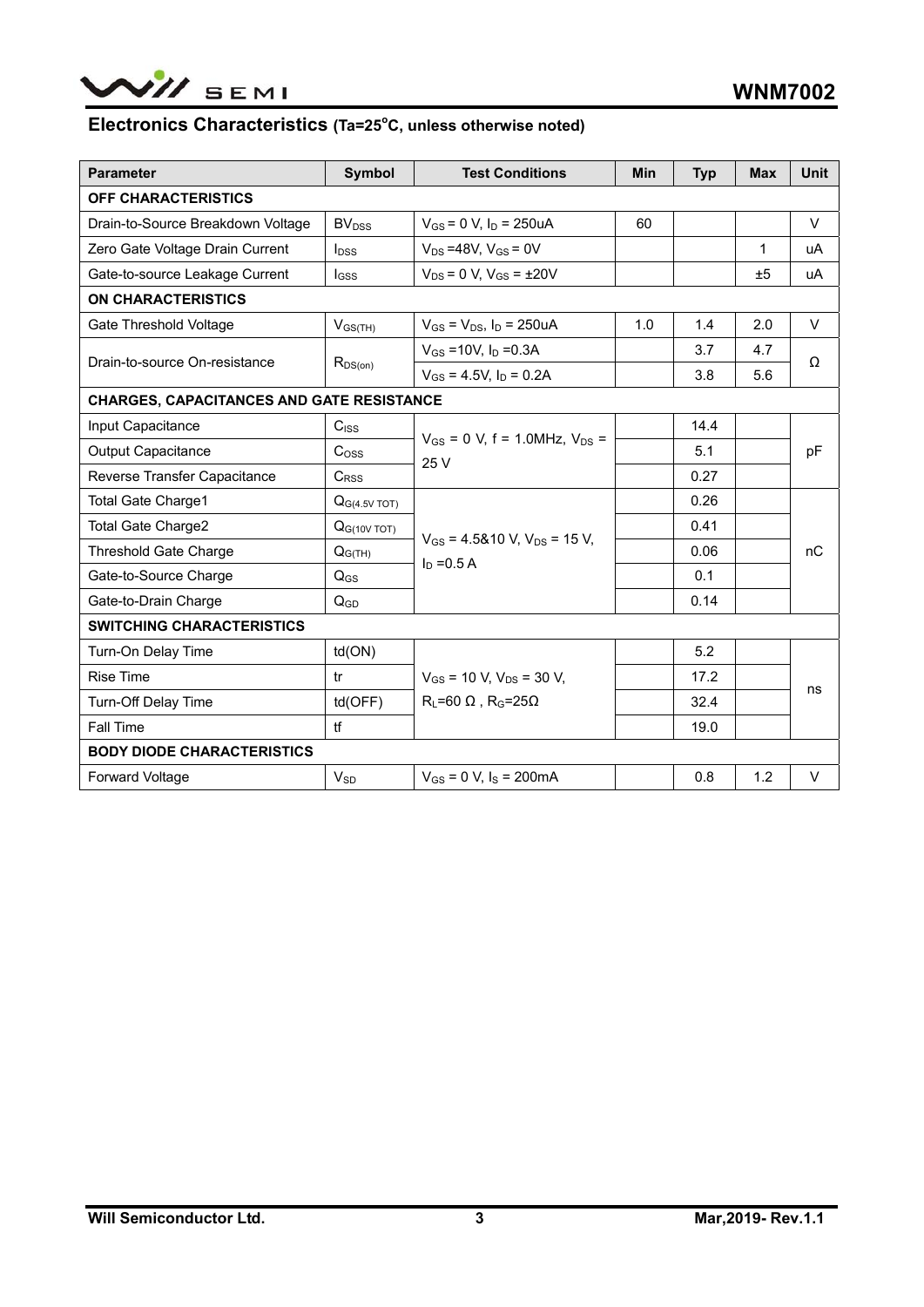

#### **Typical Characteristics (Ta=25°C, unless otherwise noted)**







**On-Resistance vs. Drain current** 



**On-Resistance vs. Junction temperature** 







**On-Resistance vs. Gate-to-source voltage** 



**Threshold voltage vs. Temperature**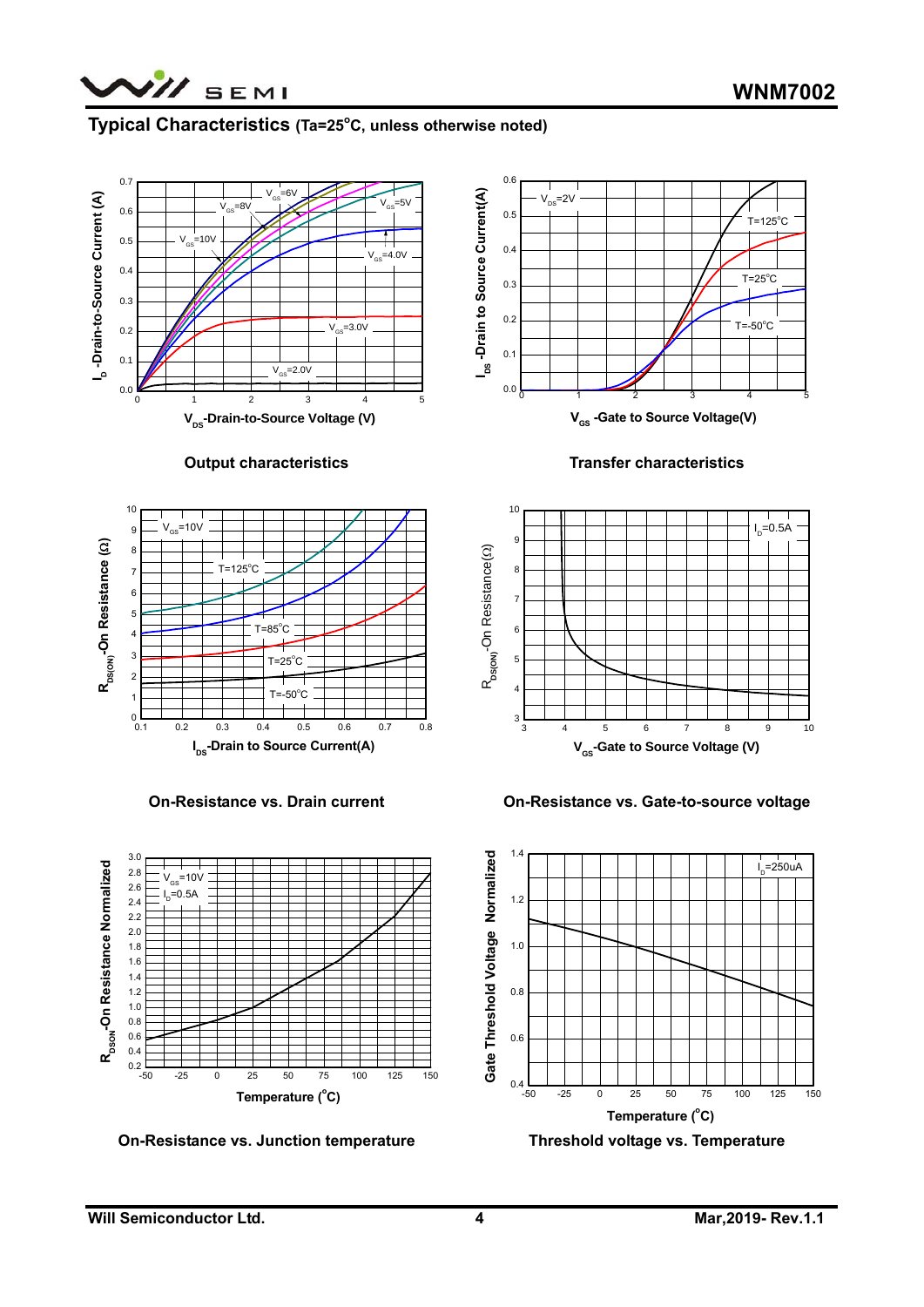





 **Gate Charge Characteristics**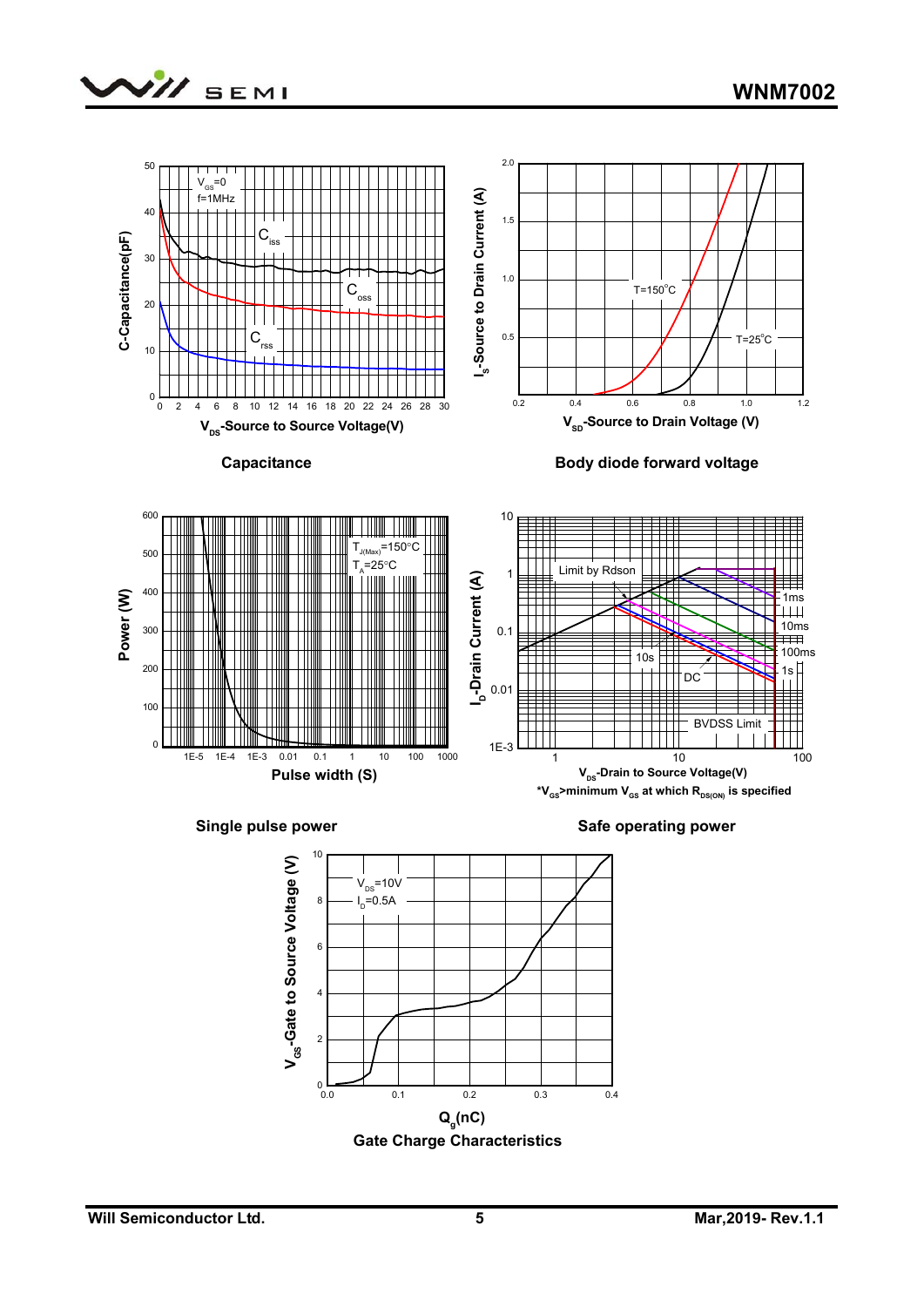



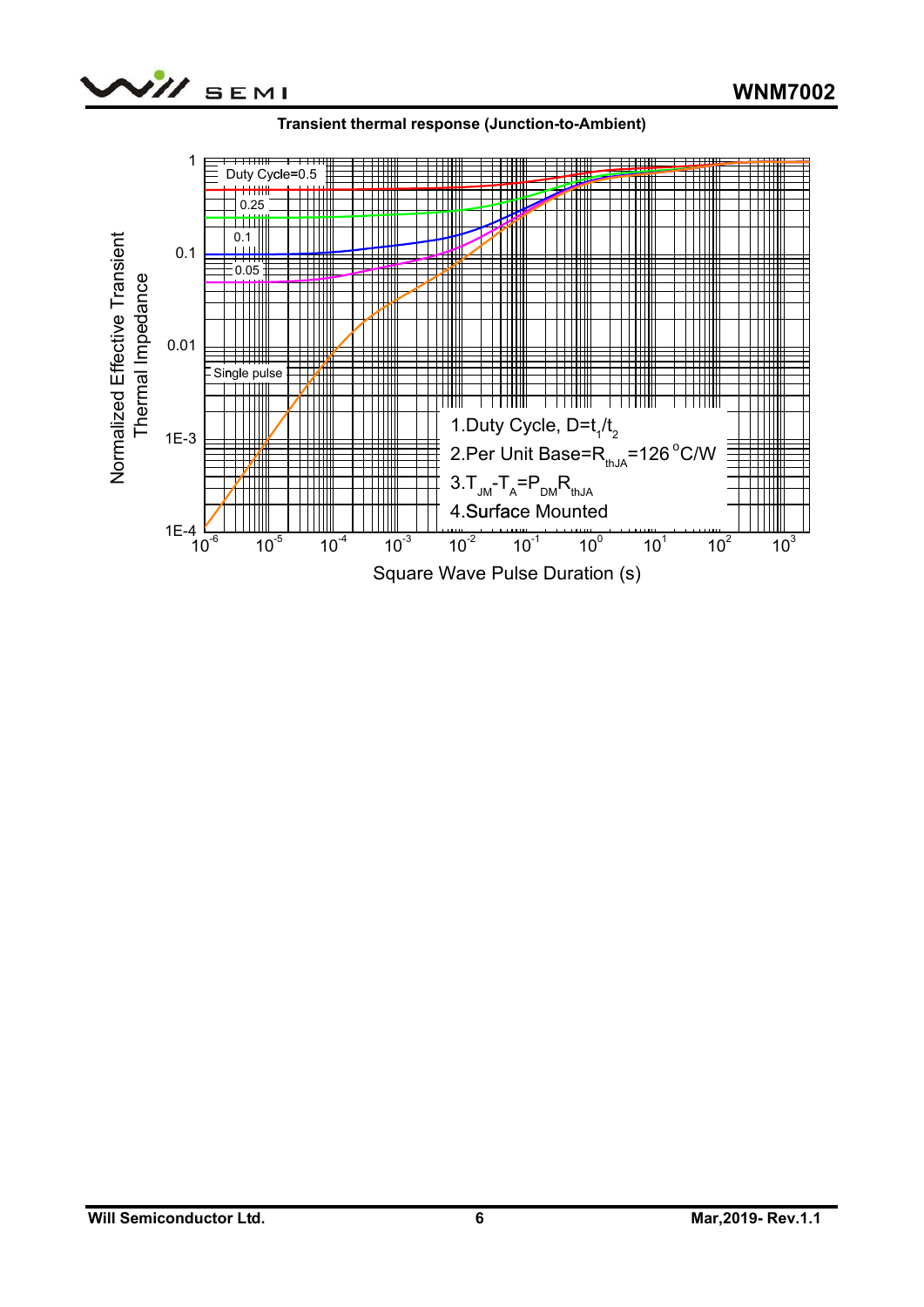

# **Package outline dimensions**

**SOT-23** 





SIDE VIEW



SIDE VIEW

|                | <b>Dimensions in Millimeters</b> |      |      |  |  |  |
|----------------|----------------------------------|------|------|--|--|--|
| <b>Symbol</b>  | Min.                             | Typ. | Max. |  |  |  |
| A              | 0.89                             | 1.10 | 1.30 |  |  |  |
| A <sub>1</sub> | 0.00                             | ۰    | 0.10 |  |  |  |
| b              | 0.30                             | 0.43 | 0.55 |  |  |  |
| C              | 0.05                             |      | 0.20 |  |  |  |
| D              | 2.70                             | 2.90 | 3.10 |  |  |  |
| E              | 1.15                             | 1.33 | 1.50 |  |  |  |
| E1             | 2.10                             | 2.40 | 2.70 |  |  |  |
| e              | 0.95 Typ.                        |      |      |  |  |  |
| e1             | 1.90<br>1.70                     |      | 2.10 |  |  |  |